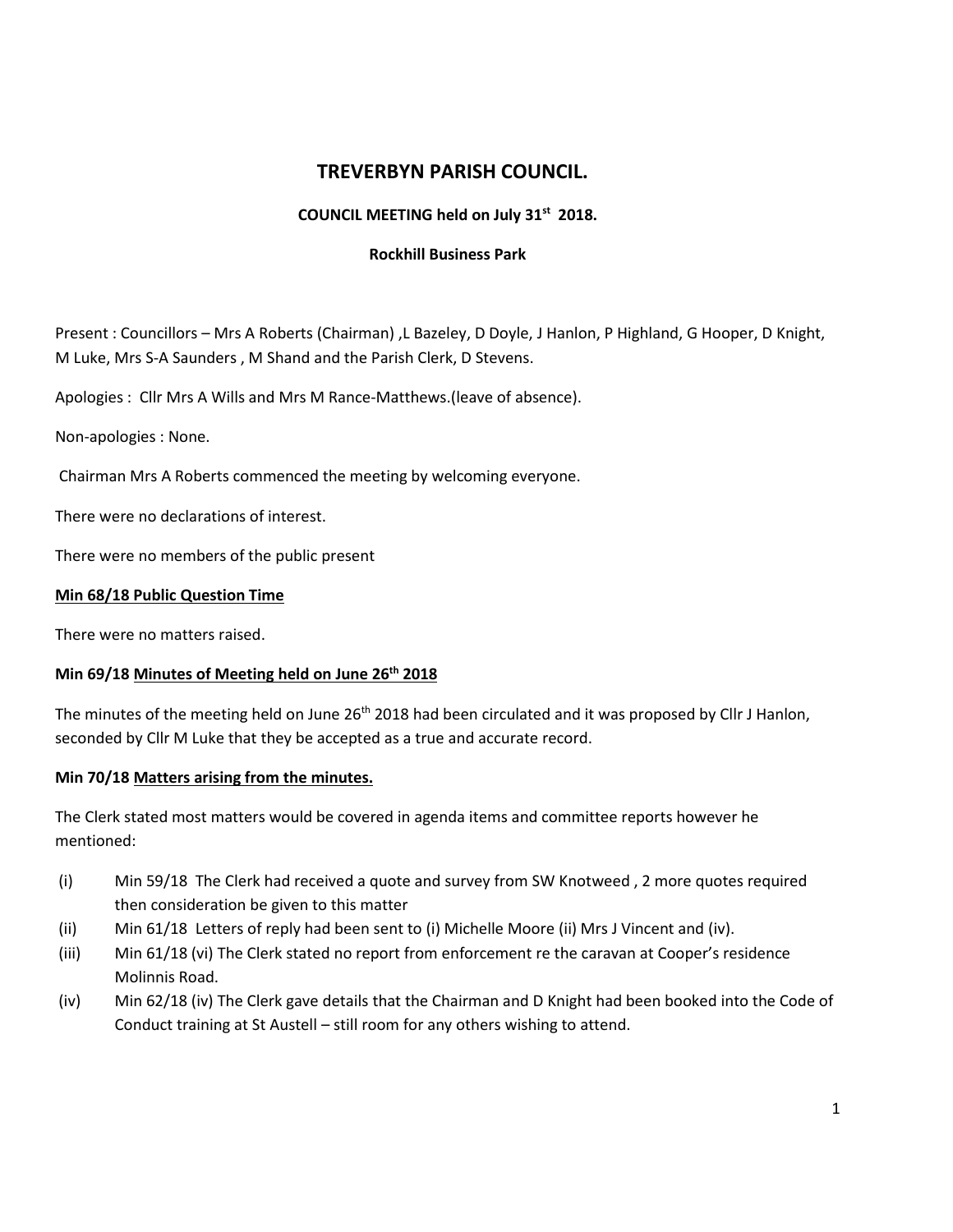## **Min 71/18 County Councillors Report**

County Cllr Mrs S-A Sanders reported that:

Cornwall Council takes this time of year as a quiet period with very little meetings or business. She had personally changed roles from Health Scrutiny to Customer Support Services. This department monitors how Cornwall Council delivers it's services, public engagement and public satisfaction. The Council has over 600 contracts and employs 1200 people to manage those contracts. She is also on the supplementary list to monitor miscellaneous licensing.

- Stannary Road loose manhole covers defect opposite Wesley Close junction had been repaired but not the one at the top of Stannary road.
- Road to Carloggas had been graded but the heavy rain since had left it in a sorry state
- Brief report on the recent public meeting with the public and Council/Cormac representatives on the issues of Trethowel play area.

County Cllr M Luke had very little to report except that his time this month has been taken up attending meetings on licensing, Council owned farms and the Waste strategy for the County. The residents of Pentillie Gardens were upset that he would not take a recent planning application to appeal. He thought the Parish council's involvement at the recent Treverbyn community Hall fete was good with a lot of positive feedback.

#### **Min 72/18 Matters of interest within the Parish.**

- (i) The Clerk read a letter from Roger Coad on recent issues on the Lower Molinnis play area. It was felt that there was nothing the Council could do about these matters.
- (ii) Correspondence from Matthew Winn a resident of Trevorder Drive complaining about the state of the grass areas around the estate. This is still an area owned by Wainhomes.
- (iii) Correspondence from Barbara Rogers re issues at Singlerose Road. It was agreed that the Parish Council monitor the situation.
- (iv) The Clerk stated that he had been contacted by a number of parishioners re the sudden closure of Bugle Village Hall and it was agreed that Council representatives would attend the crisis meeting on Friday August 31st.
- (v) Cllr J Hanlon reported that the area at Hallaze Road was now covered in Japanese knotweed and the surrounding verges were also infested. The Clerk stated that he has been trying to contact Tim Bird, Cornwall Council to visit the site. It is pointless for the Parish council to spend a lot of money clearing our open space when the issue is all around the area.
- (vi) Cllr J Hanlon again complained about the fence being damaged in the play area at Penwithick and the upper area full of litter. The solitary litter bin being full and hidden from sight. He suggested that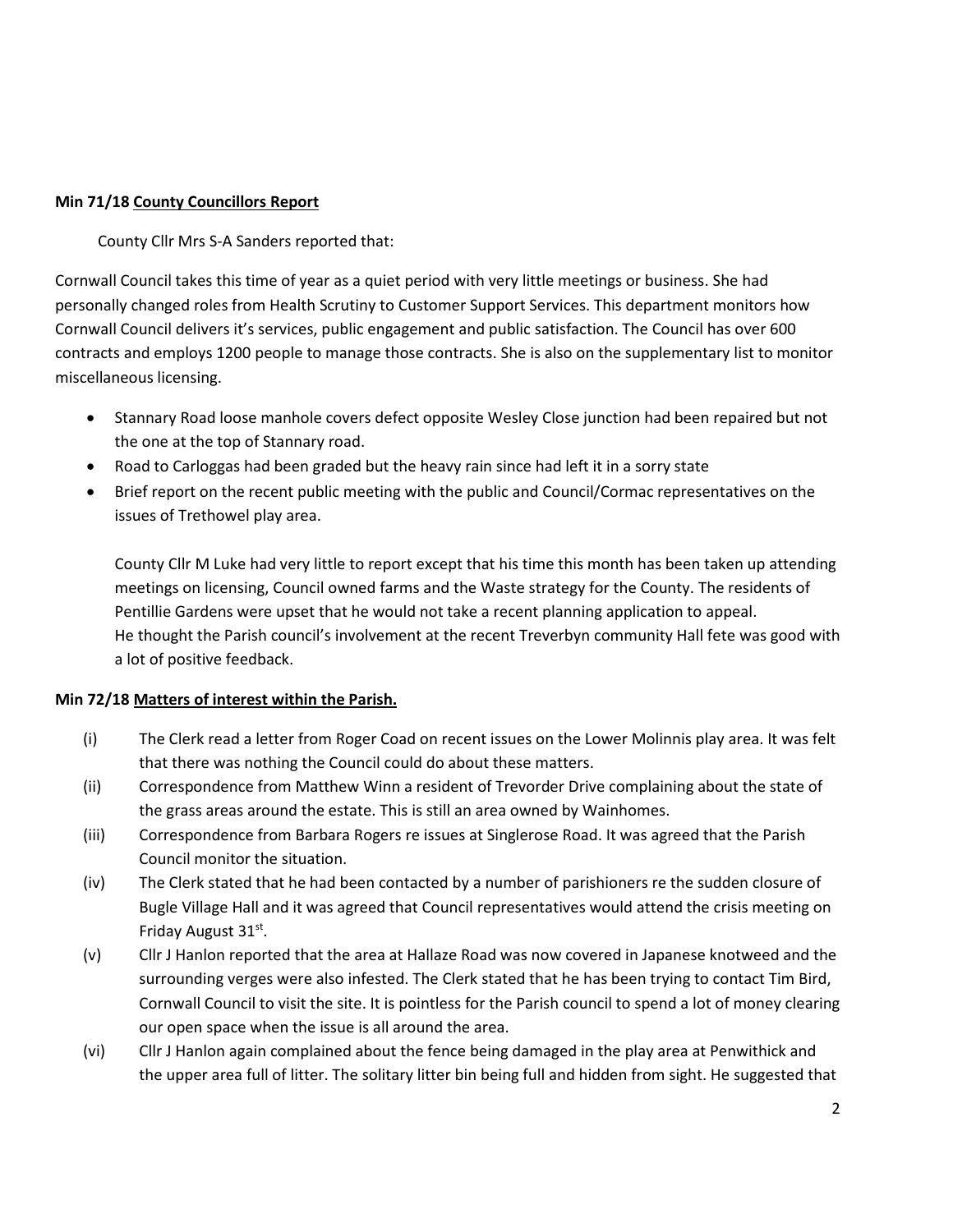the problems were due to lack of policing and supervision , possibly consideration be given to employing our own security or camera system. Cllr M Luke to speak to Rachael Tatlow about the issues. Cllr J Hanlon also complained about the terrible condition of the main roundabout at the entry to Penwithick.

(vii) Cllr M Shand mentioned that the chain fencing in Stenalees park had also been damaged.

### **Min 73/18 Correspondence**

- Eco-Bos invitation to public exhibition on the West Carclaze Garden Village at the ESAM building on August 3<sup>rd</sup> & 4<sup>th</sup>.
- Latest CALC newsletters (circulated) and confirmation that Cllrs Bazeley, Knight and Shand had been booked in for Councillor Skills training at Ephiny House, Truro on July 7<sup>th</sup>.
- Rescorla Centre letter of thanks for Section 106 payment
- Clay Community Network meeting on Monday August  $20<sup>th</sup>$  at Penwithick social club at 7.00pm.
- Road closure Trenance Road, August 13<sup>th</sup> 14<sup>th</sup> (24 hours)
- St Austell Bay Economic Forum new website i[s https://www.staustell.co.uk.](https://www.staustell.co.uk/)
- Police and Crime Commissioners Small grant scheme applications for community organisations and clubs. Details available.
- Housing and Construction conference at Atlantic Hotel, Newquay on September 25<sup>th</sup>.(9.00am -16.00)

#### **Min 74/18 Finance**

Councillors were presented with a list of Income & Expenditure Accounts for the month ending July  $31^{st}$ 2018 and a brief explanation of the transactions was given by the Clerk. It was proposed by Cllr D Doyle seconded by Cllr D Doyle that the report be accepted and that the payments be made as per schedule. All in favour.

Cllr P Highland questioned the costings on the various maintenance invoices being paid and the Clerk agreed to give a break down of the figures for the next meeting.

#### **Min 75/18 Maintenance Report**

The Clerk thanked Cllr Mrs A Wills for preparing the maintenance report and she complimented our maintenance man stating that all areas were now being well maintained. The graffiti and bad language sprayed on the equipment at Bugle Skateboard Park needs covering. Fence panel broken and litter including a child's bike in Penwithick Park. Glass on Rosevear phone box needs cleaning.